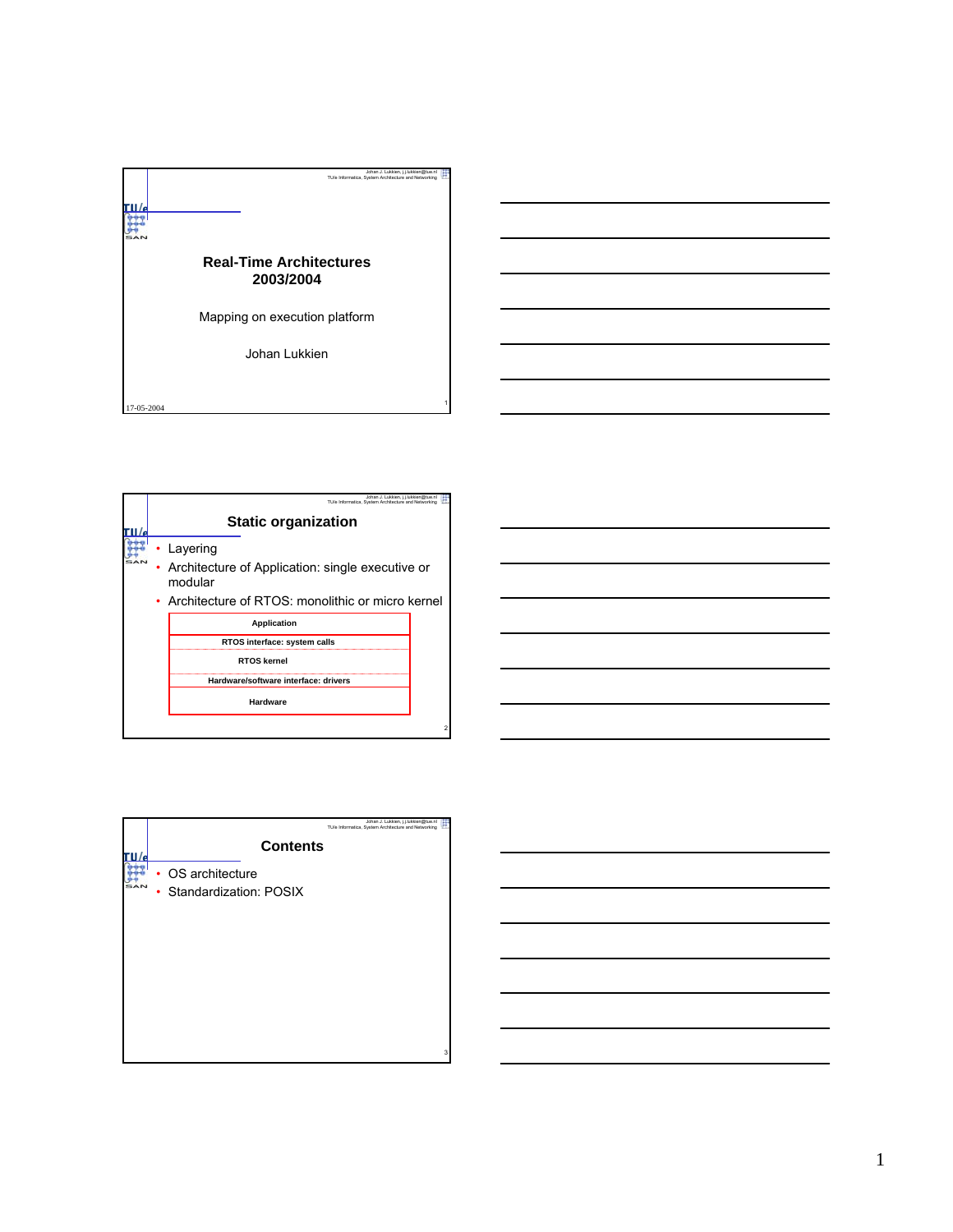| Johan J. Lukkien, j.j.lukkien@tue.nl<br>TU/e Informatica. System Architecture and Networking<br><b>RTOS Architecture: Monolithic OS</b>                                                                                                                                                                                        |
|--------------------------------------------------------------------------------------------------------------------------------------------------------------------------------------------------------------------------------------------------------------------------------------------------------------------------------|
| OS as a (shielding) layer<br>- all device control, i/o, (virtual) memory etc. under<br><b>OS-supervision</b><br>- each OS-API-call generates a trap into the kernel<br>- difficult to tailor to specific application<br>• requires special generation, compilation, versioning<br>• need source code to add private extensions |
| - good performance<br>Application<br><b>Application</b><br><b>USer</b><br>• no traps to<br>communicate within<br>Filesystem<br><b>Scheduler</b><br>the kernel<br><b>Process management</b><br><b>Memory manager</b><br>memory protection<br>only in application<br><b>Driver</b><br><b>Driver</b><br>kerne<br>Hardware         |

|  |  | <u> 1989 - Johann Barn, amerikan bernama di sebagai bernama dan bernama di sebagai bernama di sebagai bernama di</u>  |  |
|--|--|-----------------------------------------------------------------------------------------------------------------------|--|
|  |  | <u> 1989 - Johann Stoff, deutscher Stoff, der Stoff, der Stoff, der Stoff, der Stoff, der Stoff, der Stoff, der S</u> |  |
|  |  | <u> 1989 - Johann Barn, mars ann an t-Amhainn an t-Amhainn an t-Amhainn an t-Amhainn an t-Amhainn an t-Amhainn an</u> |  |
|  |  |                                                                                                                       |  |
|  |  | <u> 1989 - Johann Harry Harry Harry Harry Harry Harry Harry Harry Harry Harry Harry Harry Harry Harry Harry Harry</u> |  |
|  |  | <u> 1989 - Johann Barnett, fransk politiker (d. 1989)</u>                                                             |  |
|  |  |                                                                                                                       |  |

| Johan J. Lukkien, i.i.lukkien@tue.nl<br>TU/e Informatica. System Architecture and Networking                                                                                                                                                                                                                                     |
|----------------------------------------------------------------------------------------------------------------------------------------------------------------------------------------------------------------------------------------------------------------------------------------------------------------------------------|
| <b>RTOS Architectures: Micro-kernel</b>                                                                                                                                                                                                                                                                                          |
| General (as a software architecture):<br>- "separates a minimal functional core from<br>• extended functionality and<br>• customer-specific parts<br>- and serves as a socket for plugging-in these extensions and<br>coordinate their collaboration"<br>(from "Pattern-oriented software architecture", Buschmann<br>$et.al.$ ) |
| Minimal functional OS core:<br>- memory management<br>- basic interrupt handling<br>- task management, scheduling<br>- "plugging" support for the implementation of "internal"<br>services'<br>· drivers etc.                                                                                                                    |
| nano-kernel, pico-kernel                                                                                                                                                                                                                                                                                                         |

|                                                        | Johan J. Lukkien, i.i.lukkien@tue.nl<br>TU/e Informatica. System Architecture and Networking                                                                                                                                                                                                    |
|--------------------------------------------------------|-------------------------------------------------------------------------------------------------------------------------------------------------------------------------------------------------------------------------------------------------------------------------------------------------|
|                                                        | Micro-kernel RTOS                                                                                                                                                                                                                                                                               |
|                                                        | Drivers, filesystem, IO and many other typical OS tasks<br>go outside the kernel as external or internal services<br>- easy to change ('hot' pluggable) or to remove<br>- standard memory protection: no system crash in case of error<br>Performance penalty: all communication through kernel |
| Typical<br>communication<br>facility between<br>system | <b>Application</b><br><b>Application</b><br>user<br>Filesystem<br><b>use</b>                                                                                                                                                                                                                    |
| components:<br>message<br>passing                      | <b>Process management</b><br>Memory manager<br><b>Scheduler</b><br><b>Driver</b><br><b>Driver</b><br>(micro)kerne.<br>kernel                                                                                                                                                                    |
| natural view on<br>distribution                        | Hardware                                                                                                                                                                                                                                                                                        |

| <u> Alexandro de la contrada de la contrada de la contrada de la contrada de la contrada de la contrada de la con</u> |                                                                                                                       |  |
|-----------------------------------------------------------------------------------------------------------------------|-----------------------------------------------------------------------------------------------------------------------|--|
|                                                                                                                       |                                                                                                                       |  |
|                                                                                                                       |                                                                                                                       |  |
|                                                                                                                       |                                                                                                                       |  |
| <u> Alexandro de la contrada de la contrada de la contrada de la contrada de la contrada de la contrada de la co</u>  |                                                                                                                       |  |
|                                                                                                                       |                                                                                                                       |  |
|                                                                                                                       |                                                                                                                       |  |
|                                                                                                                       |                                                                                                                       |  |
|                                                                                                                       |                                                                                                                       |  |
|                                                                                                                       |                                                                                                                       |  |
| $\overline{\phantom{a}}$                                                                                              | <u> 1989 - Johann Stoff, deutscher Stoff, der Stoff, der Stoff, der Stoff, der Stoff, der Stoff, der Stoff, der S</u> |  |
|                                                                                                                       |                                                                                                                       |  |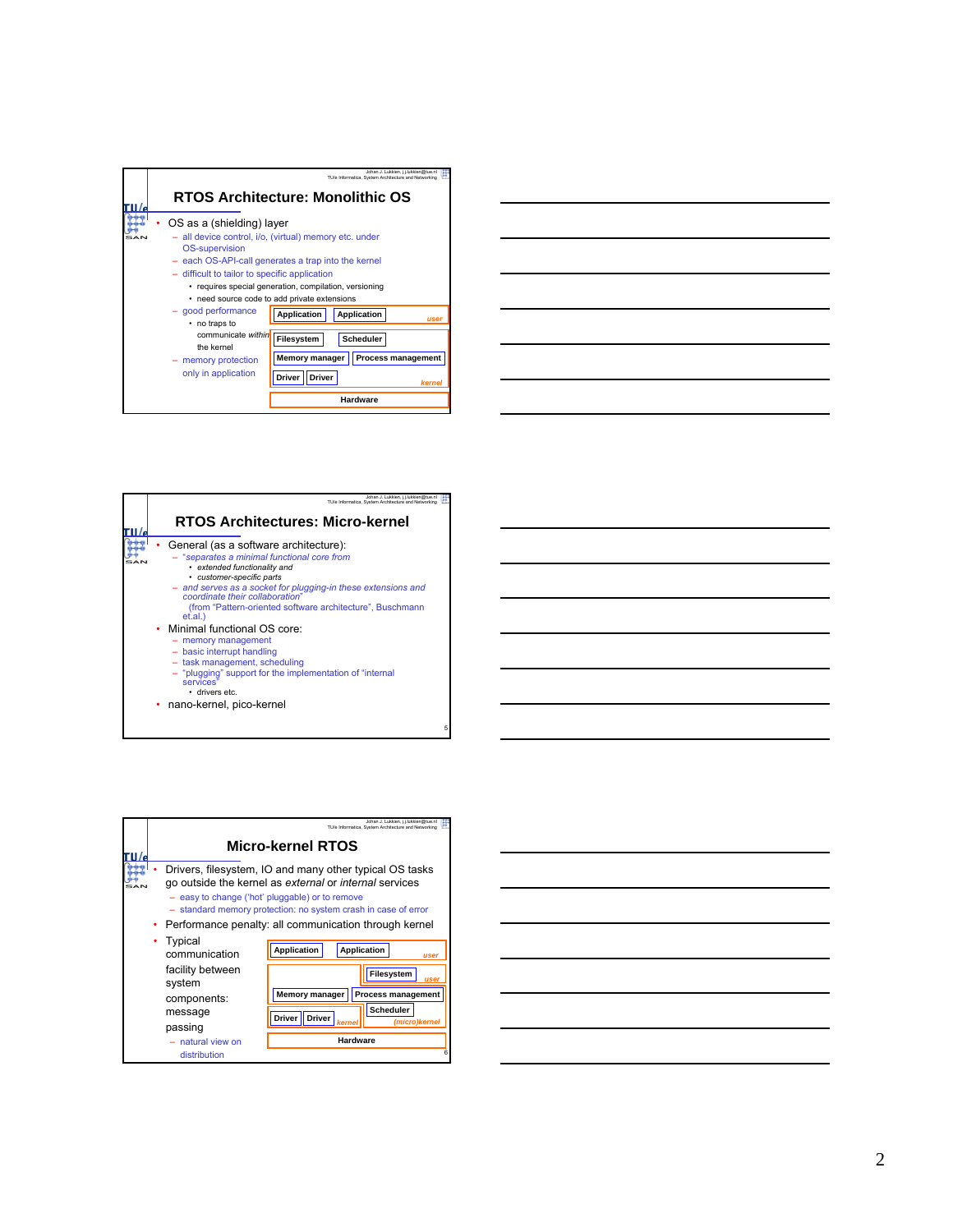| Johan J. Lukkien, i.i.lukkien@tue.nl<br>TU/e Informatica. System Architecture and Networking                                                                                                                                                                                                                                 |
|------------------------------------------------------------------------------------------------------------------------------------------------------------------------------------------------------------------------------------------------------------------------------------------------------------------------------|
| <b>OS Requirements</b>                                                                                                                                                                                                                                                                                                       |
| Predictable in time (bounded, deterministic event<br>response)<br>- known performance versus high performance<br>maximum latencies (response times) of API calls<br>- provide handles to deal with blocking calls<br>• e.g., dealing with priority inversion, buffering<br>- pre-emption, also of Interrupt Service Routines |
| • Predictable in memory use<br>- footprint known, usually small<br>- good relation between functionality and memory use<br>- no 'cost' for unused functionality<br>· adjustable, e.g., leave out file-system in embedded application                                                                                         |
| • Extensible<br>- support for adding user-specific functionality<br>Scalable                                                                                                                                                                                                                                                 |

8

9

– wide range of environments, functionalities



| Johan J. Lukkien, j.j.lukkien@tue.nl<br>TU/e Informatica. System Architecture and Networking                                                                                                                                                                            |
|-------------------------------------------------------------------------------------------------------------------------------------------------------------------------------------------------------------------------------------------------------------------------|
| <b>Choice of RTOS</b>                                                                                                                                                                                                                                                   |
| OS defines programmers view on the system<br>$-$ architectural limitations<br>- expressiveness of API<br>• view on concurrency<br>- processes & threads<br>· supported synchronization & communication facilities<br>- preferred ones [performance]<br>- expressiveness |
| OS dependency limits portability<br>۰.<br>- systematic porting of model may be inefficient<br>- essential elements of the API may not be supported on<br>another OS                                                                                                     |
| Solution, in principle: portable OS interface                                                                                                                                                                                                                           |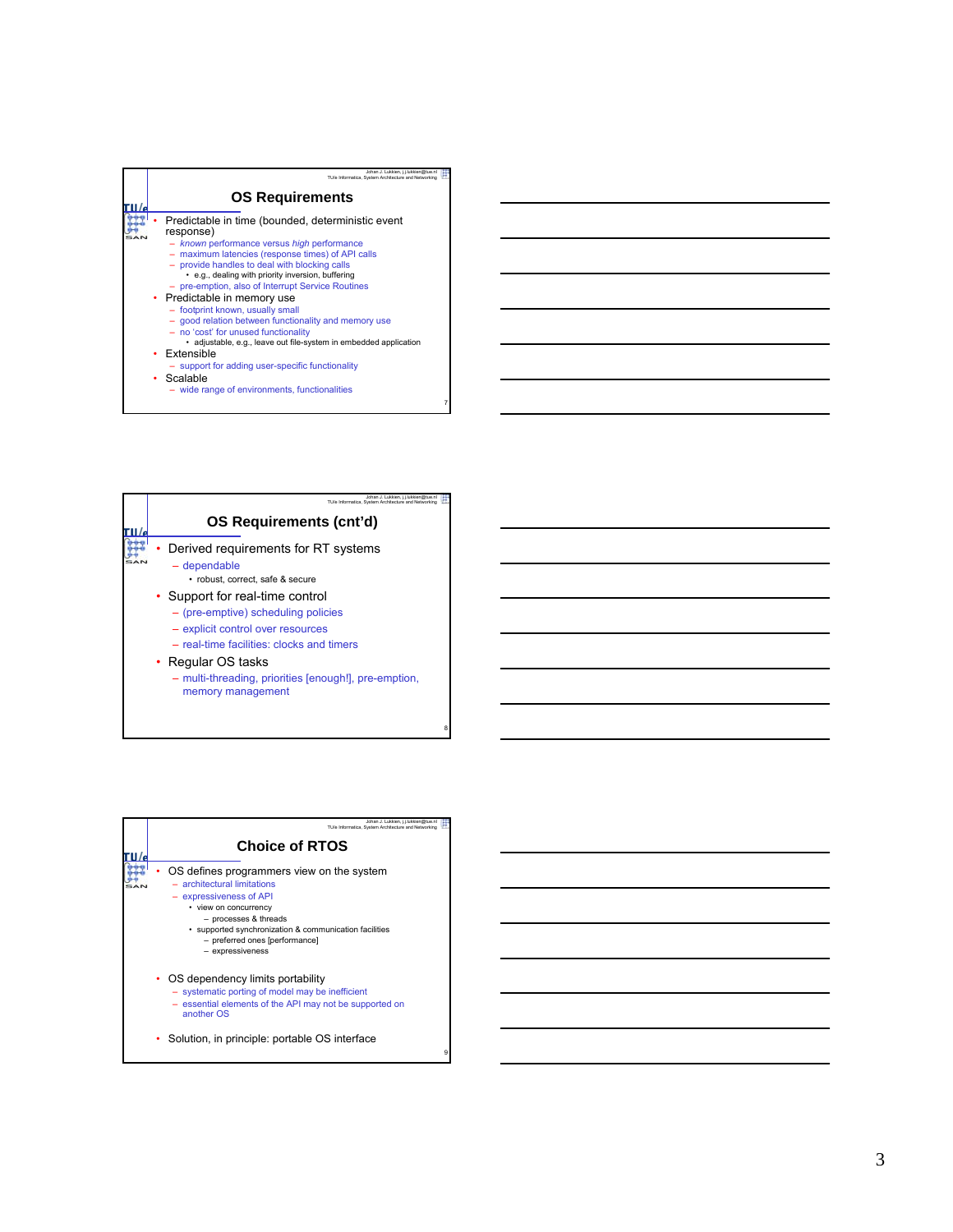

| Johan J. Lukkien, j.j.lukkien@tue.n<br>TU/e Informatica. System Architecture and Networking                                                        |
|----------------------------------------------------------------------------------------------------------------------------------------------------|
| <b>Standardization: POSIX</b>                                                                                                                      |
| Portable Operating System Interface<br>- UNIX-like                                                                                                 |
| • Goal: source-code portability of applications<br>- in practice: just reduce portability effort                                                   |
| • Standard, IEEE, ANSI, ISO, developed in chapters:<br>- mandatory ('base') & optional parts, per chapter<br>- set of chapters covers 'everything' |
| • Versioning: Posix 1003.1x-year, where x is the<br>chapter                                                                                        |
| - no x: basic set of systems calls, like UNIX<br>- x=b: real-time extensions (also: POSIX.4)                                                       |
| - x=c: multi-threading support (also: POSIX.4a)<br>$- x=q$ : sockets                                                                               |

œ

| Johan J. Lukkien, j.j.lukkien@tue.nl<br>TU/e Informatica. System Architecture and Networking                                                                                                                                                                                                                        |    |
|---------------------------------------------------------------------------------------------------------------------------------------------------------------------------------------------------------------------------------------------------------------------------------------------------------------------|----|
| <b>POSIX compliance</b>                                                                                                                                                                                                                                                                                             |    |
| POSIX standardizes on the API!<br>- coupling with RTOS architecture mainly a mapping problem                                                                                                                                                                                                                        |    |
| A system supporting POSIX provides<br>- a host language and compiler<br>- interface definition files (e.g., C-header files)<br>• including standardized ways to define included optional parts<br>- interface implementation binary or code (e.g., C-libraries)<br>- a run-time system (a platform: OS or the like) |    |
| <b>NOTES:</b><br>- POSIX is NOT Unix System V<br>- Many RTOS'es have a POSIX face<br>• though it may not be the most efficient way to use the RTOS<br>· micro-kernel: POSIX as an external server (API)                                                                                                             | 12 |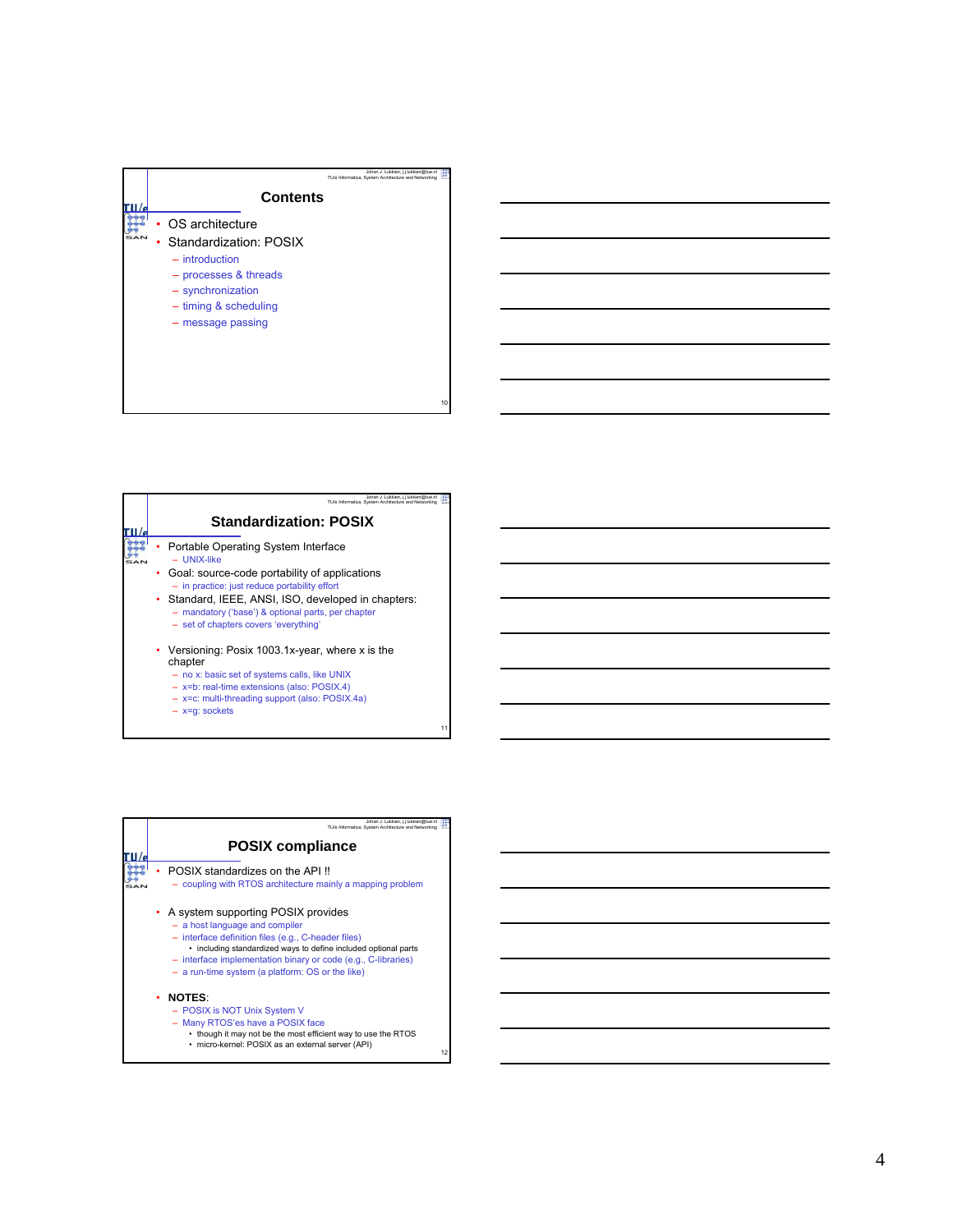

– are therefore more expensive



| fork() creates<br>pid t child;<br>two identical<br>$child = fork()$ :<br>copies; only<br>if (child<0) /* error occurred */ perror ("fork");<br>'child' differs<br>if (child $== 0$ ) /* the child */ {<br>exec(lp)<br>overwrites<br>$/*$ this place is reached only in case of error $*/$<br>process with<br>perror ("execlp");<br>argument (an<br>else /* the parent; child == process id of child */ {<br>executable) |  | Johan J. Lukkien, j.j.lukkien@tue.n<br>TU/e Informatica. System Architecture and Networking<br><b>Create new process</b>     |
|-------------------------------------------------------------------------------------------------------------------------------------------------------------------------------------------------------------------------------------------------------------------------------------------------------------------------------------------------------------------------------------------------------------------------|--|------------------------------------------------------------------------------------------------------------------------------|
|                                                                                                                                                                                                                                                                                                                                                                                                                         |  | execlp ("child program", "own name", arg0, arg1, , NULL);<br>/* do whatever you want, e.g., just return from this routine */ |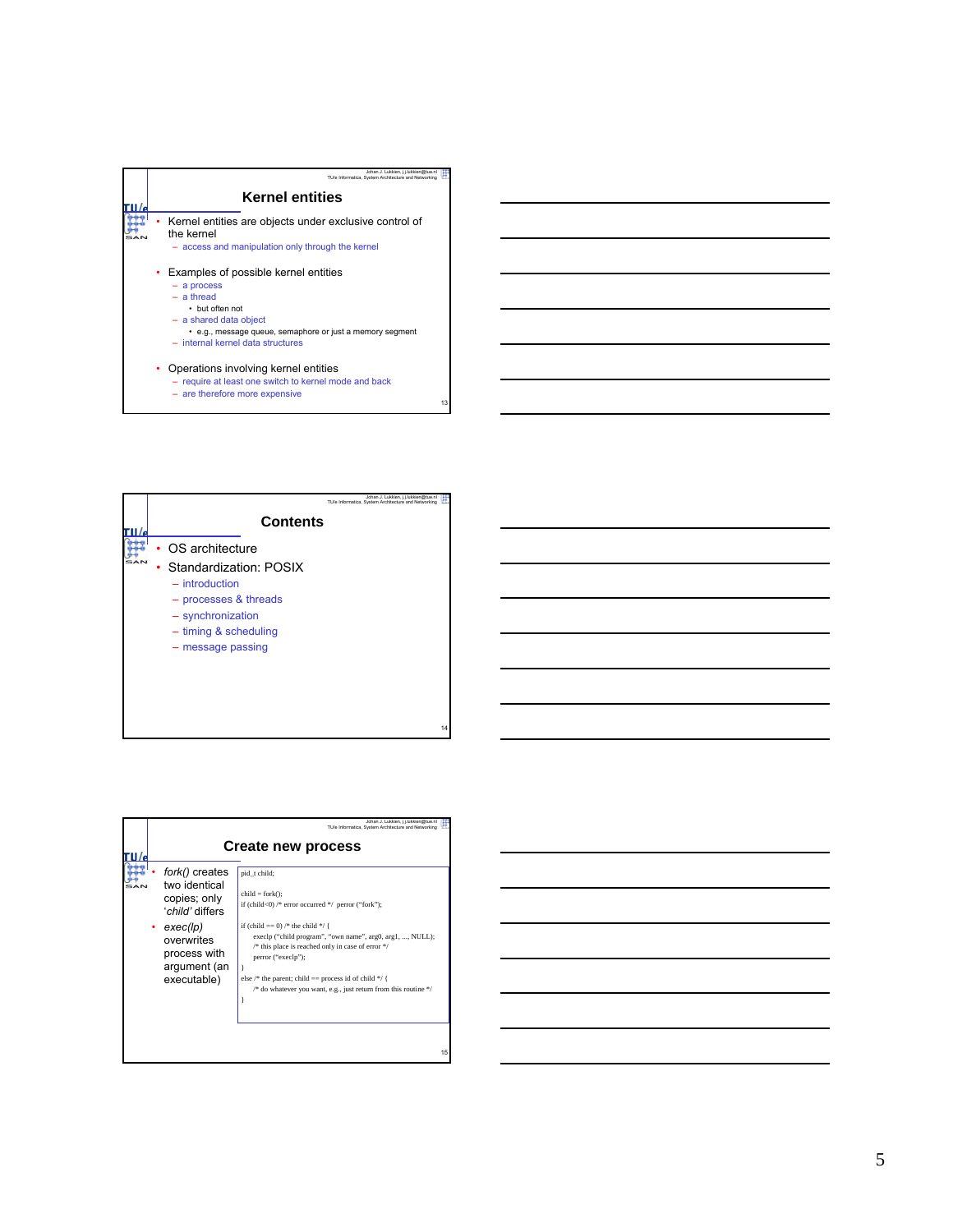







| Johan J. Lukkien, i.i.lukkien@tue.nl<br>TU/e Informatica. System Architecture and Networking                                                                                                                                                                                                               |    |
|------------------------------------------------------------------------------------------------------------------------------------------------------------------------------------------------------------------------------------------------------------------------------------------------------------|----|
| Multi-threading (pthreads, 1003.1c)                                                                                                                                                                                                                                                                        |    |
| Multiple threads within a process<br>- introduces all the advantages and disadvantages<br>of shared memory                                                                                                                                                                                                 |    |
| • Rule: blocking of a thread must not influence<br>other threads<br>- also not in system calls<br>- avoids simple thread-simulation implementation<br>• run-to-completion<br>• not real-time!<br>- some older UNIX (SOLARIS, Distributed<br>Computing Environment) implementations do not<br>abide by this |    |
|                                                                                                                                                                                                                                                                                                            | 18 |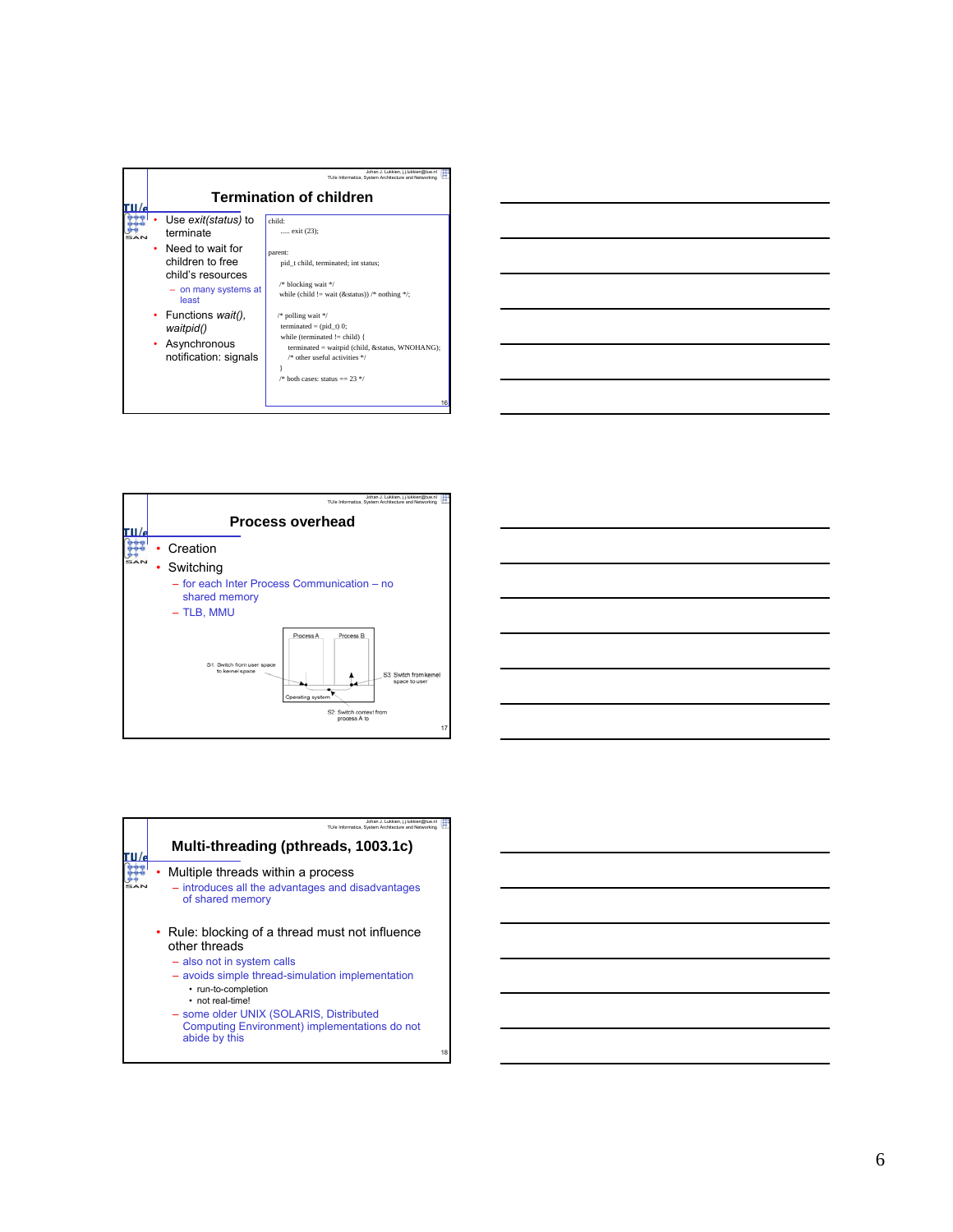



|  | Johan J. Lukkien, i.i.lukkien@tue.nl<br>TU/e Informatica. System Architecture and Networking                                                                                                                                                             |
|--|----------------------------------------------------------------------------------------------------------------------------------------------------------------------------------------------------------------------------------------------------------|
|  | <b>Thread execution model</b>                                                                                                                                                                                                                            |
|  | <b>Concurrency level:</b> number of "engines"<br>(virtual processors) actually executing the<br>threaded program                                                                                                                                         |
|  | • Virtual processors are scheduled by the<br>kernel                                                                                                                                                                                                      |
|  | • Concurrency level choices<br>- 1: no concurrency, no kernel activity in switching<br>- # threads: switching always becomes kernel<br>activity<br>- in between: only blocking kernel calls and virtual<br>processor scheduling requires kernel activity |



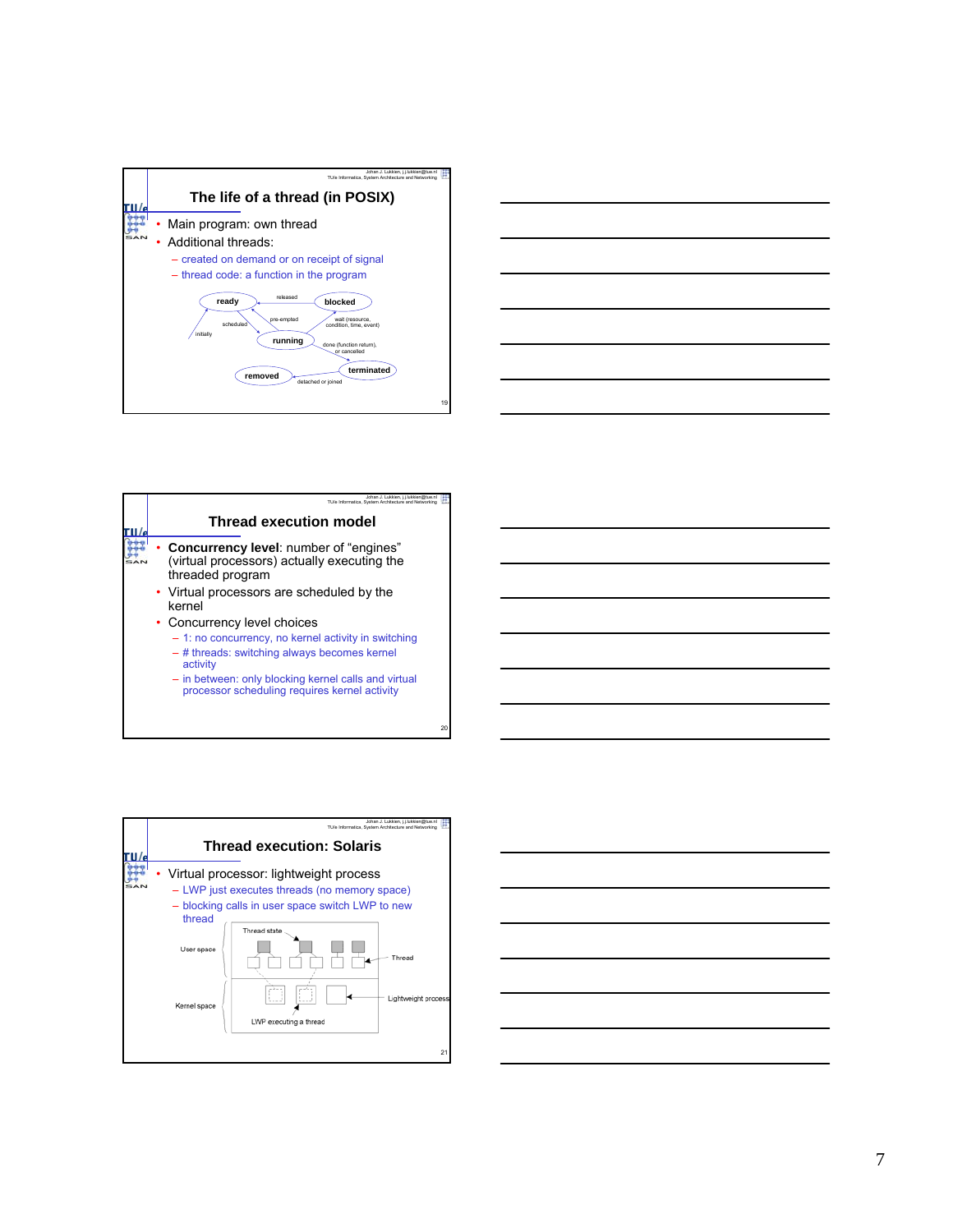



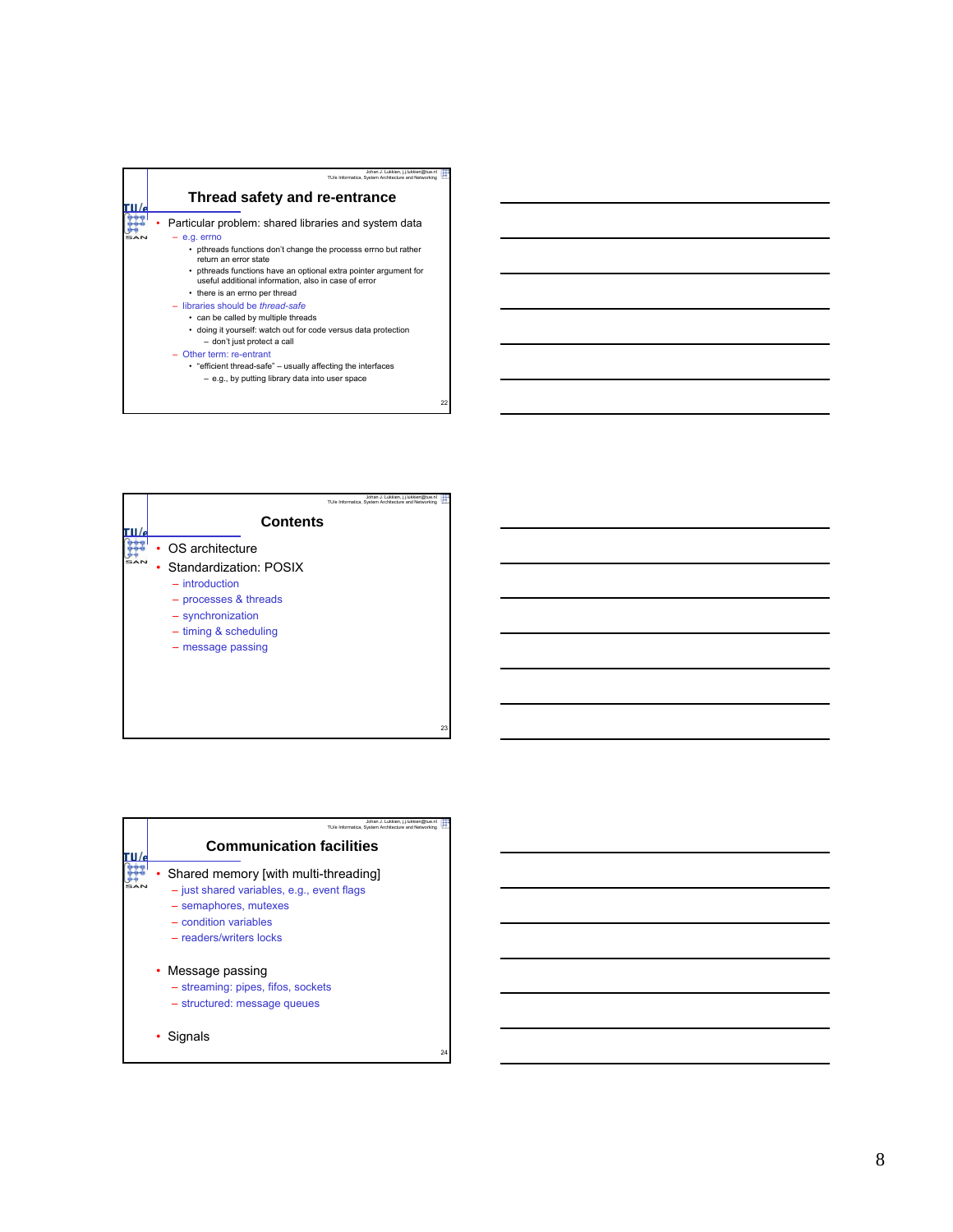| Johan J. Lukkien, i.i.lukkien@tue.nl<br>TU/e Informatica. System Architecture and Networking                                                                                                                                                                                                                                                                                                                                                                                                                                                    |    |
|-------------------------------------------------------------------------------------------------------------------------------------------------------------------------------------------------------------------------------------------------------------------------------------------------------------------------------------------------------------------------------------------------------------------------------------------------------------------------------------------------------------------------------------------------|----|
| Namespace                                                                                                                                                                                                                                                                                                                                                                                                                                                                                                                                       |    |
| Set of names<br>- Specification/algorithm as how to generate names<br>Methods<br>- hierarchical, mostly<br>· /user/johanl/<br>· absolute, relative names<br>- prefixing<br>• embedding a set of identifiers uniquely into a larger set<br>- e.g. <uml: specific="" tag=""><br/>Application<br/>- file system<br/>- more general: referring to any resources<br/>Posix names<br/>٠<br/>- needed to have references across processes and invocations<br/>- for portability,<br/>· start names with '/'<br/>· do not use any subsequent '/'</uml:> |    |
|                                                                                                                                                                                                                                                                                                                                                                                                                                                                                                                                                 | 25 |

| Johan J. Lukkien, j.j.lukkien@tue.nl<br>TU/e Informatica. System Architecture and Networking                                                                                                                                                         |
|------------------------------------------------------------------------------------------------------------------------------------------------------------------------------------------------------------------------------------------------------|
| Shared memory (1003.1b)                                                                                                                                                                                                                              |
| Memory that can be accessed by two or more<br>processes                                                                                                                                                                                              |
| • The situation after shared memory initialization:<br>- a piece of memory has been created that can be referred to<br>by two or more processes at the same time<br>- the shared memory is a kernel entity but references to it are<br>in user space |
| Processes are 'free' to place any data in shared<br>٠<br>memory<br>- can use this to optimize operation and avoid kernel<br>operations<br>- synchronization own responsibility, as with threads (see                                                 |
|                                                                                                                                                                                                                                                      |

– synchronization own responsibility, as with threads (see later)



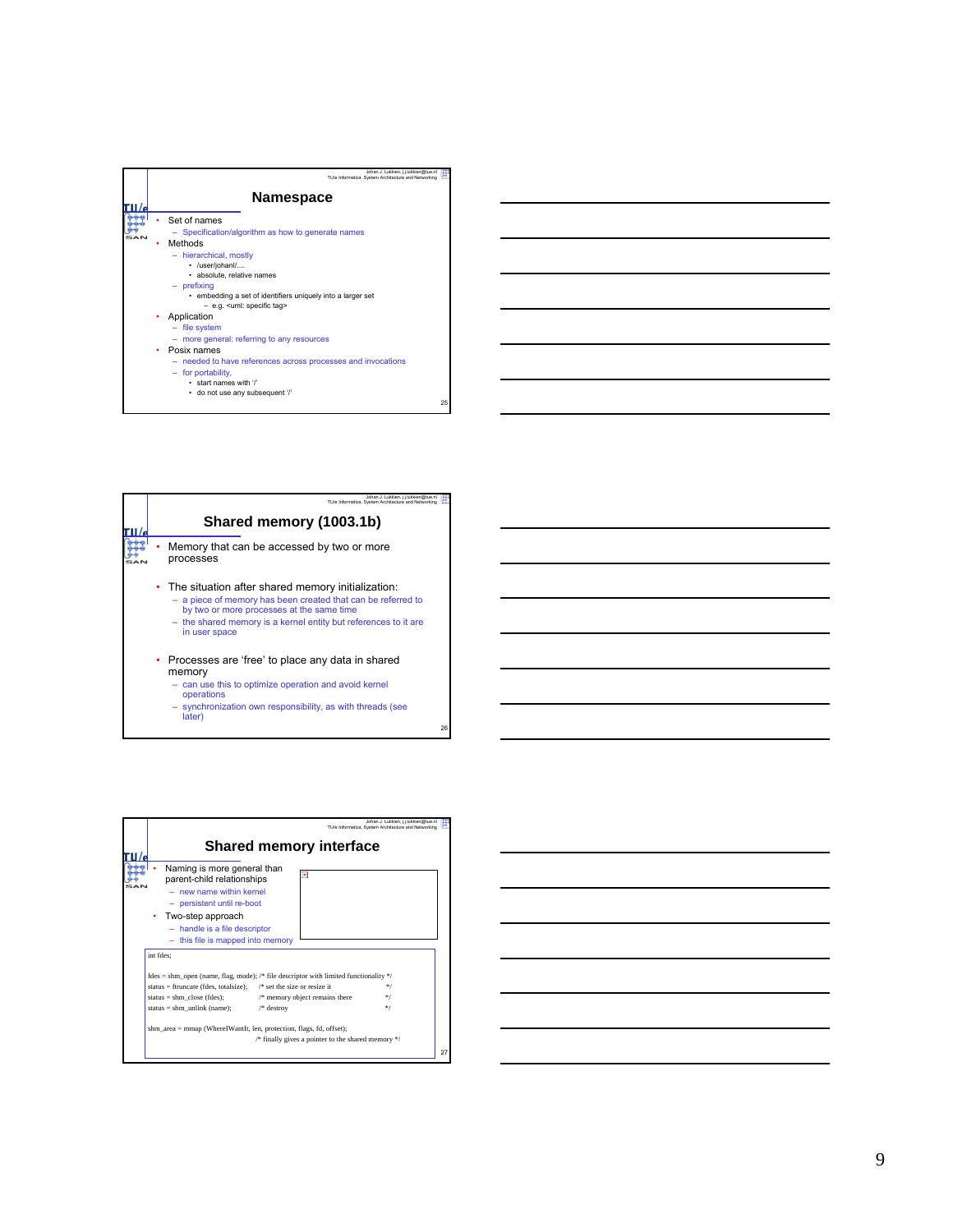

status = sem\_init (sem, pshared, init\_val); /\* sem must be defined, e.g. through shm \*/<br>status = sem\_destroy (sem); /\* pshared: whether multiple processes  $*$  pshared: whether multiple processes \* access sem; should be true \*/

28

29

Ë

| Johan J. Lukkien, j.j.lukkien@tue.nl<br>TU/e Informatica. System Architecture and Networking<br><b>Semaphore operations</b><br>Basic interface, designed for speed<br>- no nice error recovery handles, e.g. in case of destruction<br>during use<br>Obtaining the value is tricky<br>$-$ value is unstable<br>- negative value: interpret as number of waiters (length of<br>queue)<br>• Queueing discipline<br>- must be priority based<br>status = sem wait (sem);<br>/* returns error (EBUSY?) if sem $== 0$<br>$*$<br>status = sem_trywait (sem);<br>status = sem post (sem);<br>status = sem getvalue (sem, &val); /* current value<br>* when negative: absolute value $=$ # waiters */ |  |
|-----------------------------------------------------------------------------------------------------------------------------------------------------------------------------------------------------------------------------------------------------------------------------------------------------------------------------------------------------------------------------------------------------------------------------------------------------------------------------------------------------------------------------------------------------------------------------------------------------------------------------------------------------------------------------------------------|--|
|                                                                                                                                                                                                                                                                                                                                                                                                                                                                                                                                                                                                                                                                                               |  |
|                                                                                                                                                                                                                                                                                                                                                                                                                                                                                                                                                                                                                                                                                               |  |
|                                                                                                                                                                                                                                                                                                                                                                                                                                                                                                                                                                                                                                                                                               |  |
|                                                                                                                                                                                                                                                                                                                                                                                                                                                                                                                                                                                                                                                                                               |  |
|                                                                                                                                                                                                                                                                                                                                                                                                                                                                                                                                                                                                                                                                                               |  |
|                                                                                                                                                                                                                                                                                                                                                                                                                                                                                                                                                                                                                                                                                               |  |
|                                                                                                                                                                                                                                                                                                                                                                                                                                                                                                                                                                                                                                                                                               |  |
|                                                                                                                                                                                                                                                                                                                                                                                                                                                                                                                                                                                                                                                                                               |  |
|                                                                                                                                                                                                                                                                                                                                                                                                                                                                                                                                                                                                                                                                                               |  |
|                                                                                                                                                                                                                                                                                                                                                                                                                                                                                                                                                                                                                                                                                               |  |
|                                                                                                                                                                                                                                                                                                                                                                                                                                                                                                                                                                                                                                                                                               |  |

| Johan J. Lukkien, i.i.lukkien@tue.nl<br>TU/e Informatica. System Architecture and Networking                                                                                                                                                                                                                                                                                                                                                                                             |
|------------------------------------------------------------------------------------------------------------------------------------------------------------------------------------------------------------------------------------------------------------------------------------------------------------------------------------------------------------------------------------------------------------------------------------------------------------------------------------------|
| Synchronization among threads                                                                                                                                                                                                                                                                                                                                                                                                                                                            |
| Can use POSIX 1003.1b primitives<br>$-$ e.g. across process boundaries<br>- but these are relatively heavy<br>• Special, two-state semaphore: mutex<br>- specifically for <i>mutual</i> exclusion<br>- don't use copies of a mutex<br>- lock() and <i>unlock()</i> always by same thread ("ownership")                                                                                                                                                                                   |
| pthread mutex t m = PTHREAD MUTEX INITIALIZER;<br>/* static initialization, not always possible */<br>status = pthread mutex init (&m, attr); /* attr: NULL; should return 0<br>$*$<br>status = pthread mutex destroy ( $\&$ m); /* should return 0<br>$*$ /<br>status = pthread mutex lock (&m); $\frac{1}{2}$ should return 0<br>$*1$<br>status = pthread_mutex_trylock (&m); /* returns EBUSY if m is locked */<br>status = pthread mutex unlock ( $\&$ m); /* should return 0<br>$*$ |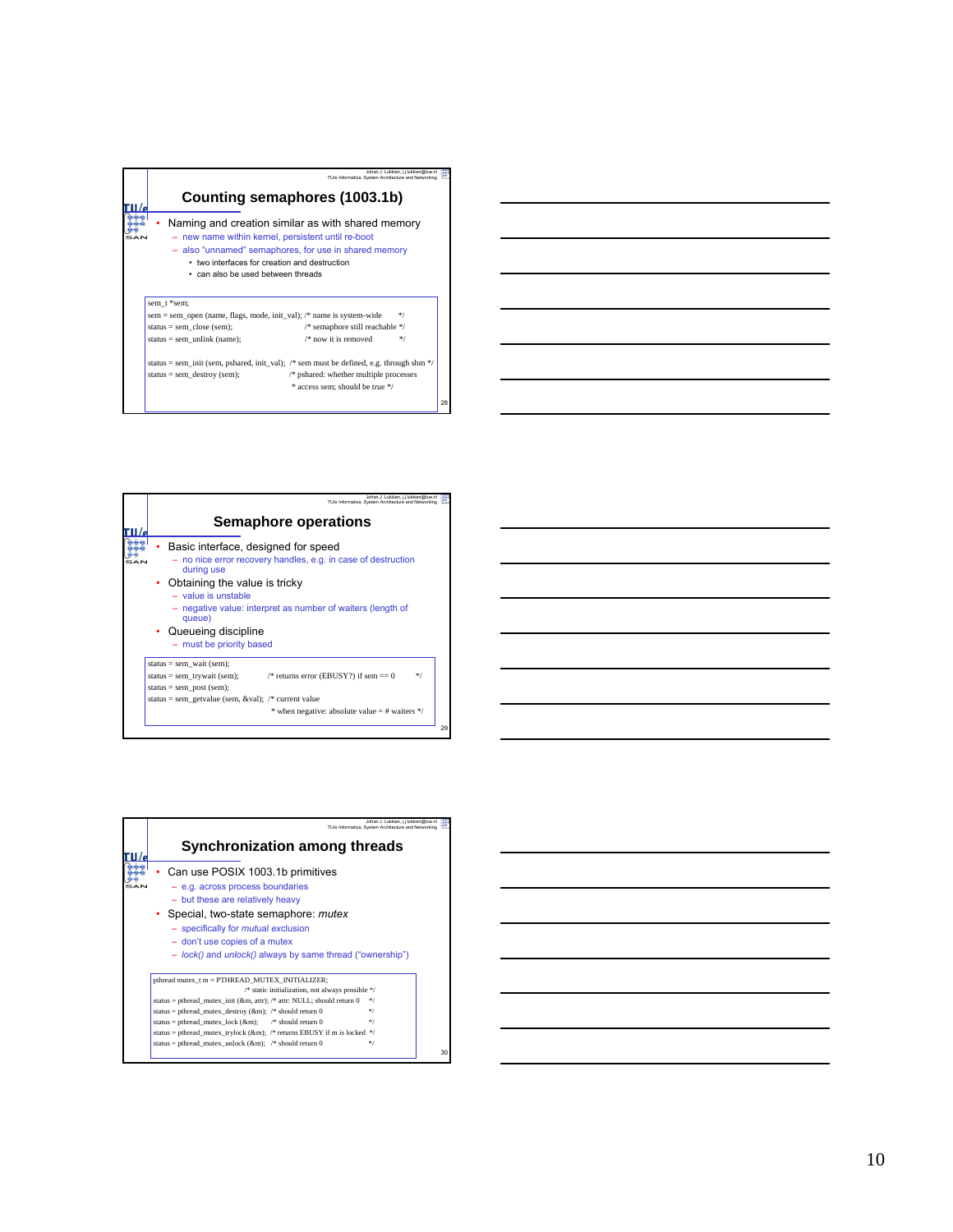| Johan J. Lukkien, i.i.lukkien@tue.n<br>TU/e Informatica, System Architecture and Networking                     |    |
|-----------------------------------------------------------------------------------------------------------------|----|
| <b>Priority inversion</b>                                                                                       |    |
| Mutexes solve the inversion problem through<br>their attributes                                                 |    |
| - selection of concurrency control policy<br>• inheritance and ceiling (highest locker) protocols               |    |
| $attr = phread$ mutexattr t;                                                                                    |    |
| status = pthread_mutex_setprotocol (&attr, protocol);<br>status = pthread mutex getprotocol (&attr, &protocol); |    |
| /* protocol can be: PTHREAD PRIO INHERIT or PTHREAD PRIO PROTECT */                                             |    |
| /* in case of PTHREAD PRIO PROTECT: */                                                                          |    |
| status = pthread mutex getprioceiling (&mutex, &ceiling);                                                       |    |
| status = pthread mutex setprioceiling (&mutex, ceiling);                                                        |    |
| status = pthread mutexattr getprioceiling (&attr, &ceiling);                                                    |    |
| status = pthread mutexattr setprioceiling (&attr, ceiling);                                                     |    |
| status = pthread mutex init ( $\&$ m, $\&$ attr);                                                               | 31 |



| Johan J. Lukkien, i.i.lukkien@tue.nl<br>TU/e Informatica, System Architecture and Networking<br><b>Condition synchronization</b>                                                                                                                                                                                                         |    |
|------------------------------------------------------------------------------------------------------------------------------------------------------------------------------------------------------------------------------------------------------------------------------------------------------------------------------------------|----|
| Structure program in condition critical regions<br>- truth of condition necessary for executing the section<br>• protecting invariant<br>• or avoid busy waiting<br>- decide carefully which variables must be protected together<br>- access to these only within critical sections<br>• reads in other parts are harmless but unstable |    |
| Condition variables<br>$-$ extended with timeout mechanism<br>- with associated semaphore<br>. can have several condition variables per semaphore for more<br>accurate signalling<br>- must only be signalled within critical sections                                                                                                   | 33 |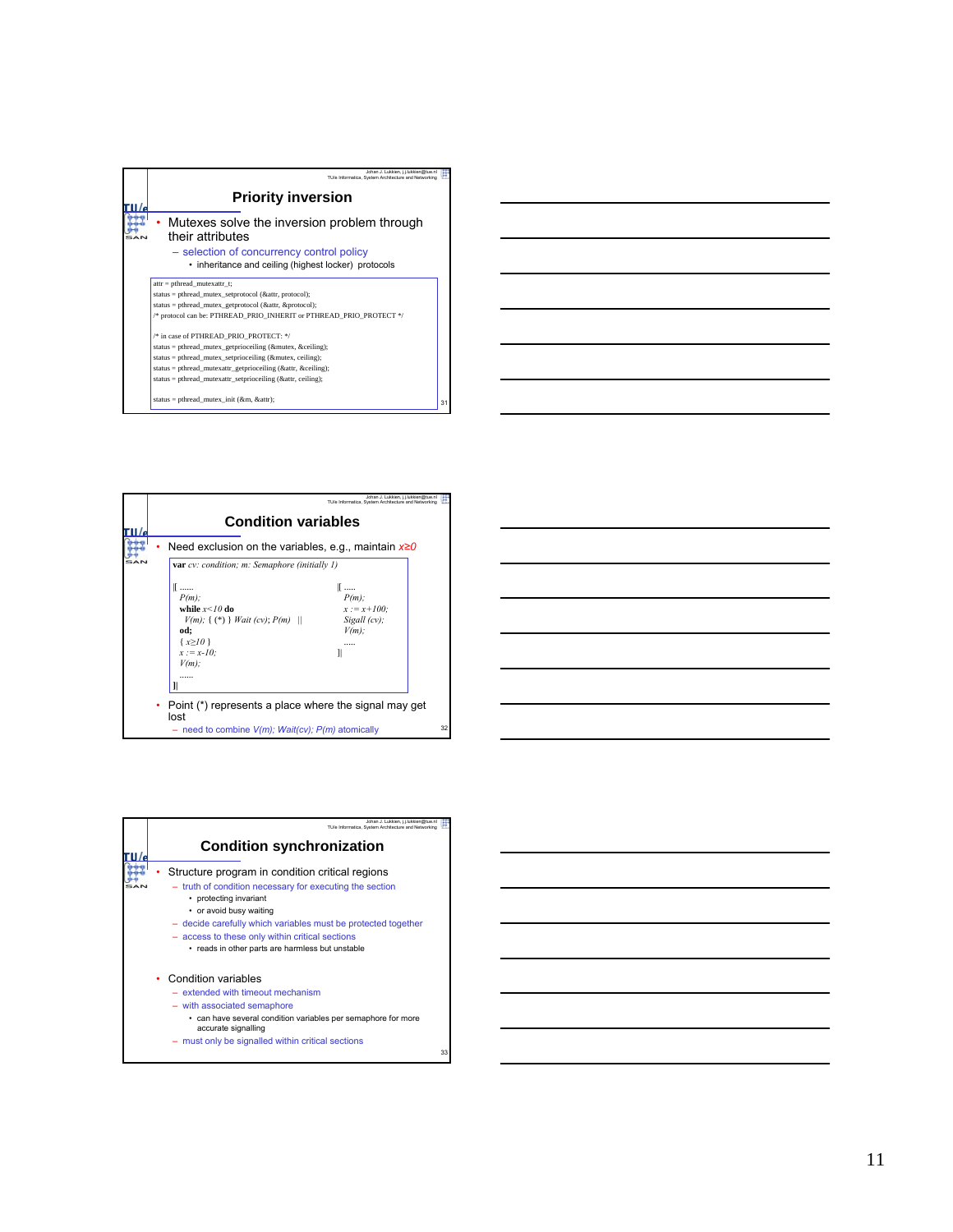|                                                                                                                           |                                     | Johan J. Lukkien, i.i.lukkien@tue.nl<br>TU/e Informatica. System Architecture and Networking |    |  |
|---------------------------------------------------------------------------------------------------------------------------|-------------------------------------|----------------------------------------------------------------------------------------------|----|--|
| <b>Condition variables</b>                                                                                                |                                     |                                                                                              |    |  |
| Usage:<br>$\cdot$ lock<br>• while not condition do wait od;<br>• critical section<br>• possible signals<br>$\cdot$ unlock |                                     |                                                                                              |    |  |
| pthread cond t cond = PTHREAD COND INITIALIZER;                                                                           |                                     |                                                                                              |    |  |
| status = pthread cond init ( $\&$ cond, attr);                                                                            | $\frac{1}{2}$ should return 0       | $*$                                                                                          |    |  |
| status = pthread cond destroy ( $\&$ cond);                                                                               | $/*$ idem                           | *1                                                                                           |    |  |
| status = pthread cond wait ( $\&$ cond, m);                                                                               | $/*$ semaphore m is associated with |                                                                                              |    |  |
|                                                                                                                           | * all critical sections             | */                                                                                           |    |  |
| status = pthread_cond_timedwait (&cond, m, exp); /* exp: max. waiting time; returns                                       | * ETIMEDOUT after exp.*/            |                                                                                              |    |  |
| $status = phread\_cond\_signal (&cond);$                                                                                  | /* one waiter                       | */                                                                                           |    |  |
| status = pthread cond broadcast ( $\&$ cond);                                                                             | /* all waiters                      | $*$                                                                                          |    |  |
|                                                                                                                           |                                     |                                                                                              | 34 |  |

| <u> 1989 - Johann Barn, mars ann an t-Amhain ann an t-Amhain ann an t-Amhain ann an t-Amhain an t-Amhain ann an t-</u> |  |  |
|------------------------------------------------------------------------------------------------------------------------|--|--|
| <u> 1989 - Johann Barn, amerikan bernama di sebagai bernama dan bernama di sebagai bernama dalam bernama dalam b</u>   |  |  |
| <u> 1989 - Johann Stoff, deutscher Stoff, der Stoff, der Stoff, der Stoff, der Stoff, der Stoff, der Stoff, der S</u>  |  |  |
| <u> 1989 - Johann Stein, mars an de Brasilia (b. 1989)</u>                                                             |  |  |
| <u> 1989 - Johann Barn, amerikansk politiker (d. 1989)</u>                                                             |  |  |
|                                                                                                                        |  |  |

| Johan J. Lukkien, i.i.lukkien@tue.nl<br>TU/e Informatica. System Architecture and Networking                                                               |
|------------------------------------------------------------------------------------------------------------------------------------------------------------|
| <b>Additional attributes</b>                                                                                                                               |
| Both condition variables and mutexes can be<br>created in shared memory between<br>processes<br>- admits communication between threads in two<br>processes |

| Johan J. Lukkien, j.j.lukkien@tue.nl<br>TU/e Informatica. System Architecture and Networking                                                                                                                                                                                                                                                                                                                                                                                                                                                                                                                  |    |
|---------------------------------------------------------------------------------------------------------------------------------------------------------------------------------------------------------------------------------------------------------------------------------------------------------------------------------------------------------------------------------------------------------------------------------------------------------------------------------------------------------------------------------------------------------------------------------------------------------------|----|
| Signals (1003.1)                                                                                                                                                                                                                                                                                                                                                                                                                                                                                                                                                                                              |    |
| Software exception/interrupt/trap for<br>- event notification (even synchronization)<br>• timer, message arrival, error conditions,<br>- poor man's concurrency<br>• Asynchronous<br>- interrupt current execution (endanger predictability)<br>• Handler function<br>- invoked upon receipt of signal<br>Masking<br>٠<br>- to block specific signals temporarily<br>• Performance & use<br>- fairly bad performance, in general, but can be optimized<br>· signal delivery is a complicated operation<br>- too few distinct types, signals carry no data, there is no<br>precendence and signals may be lost | 36 |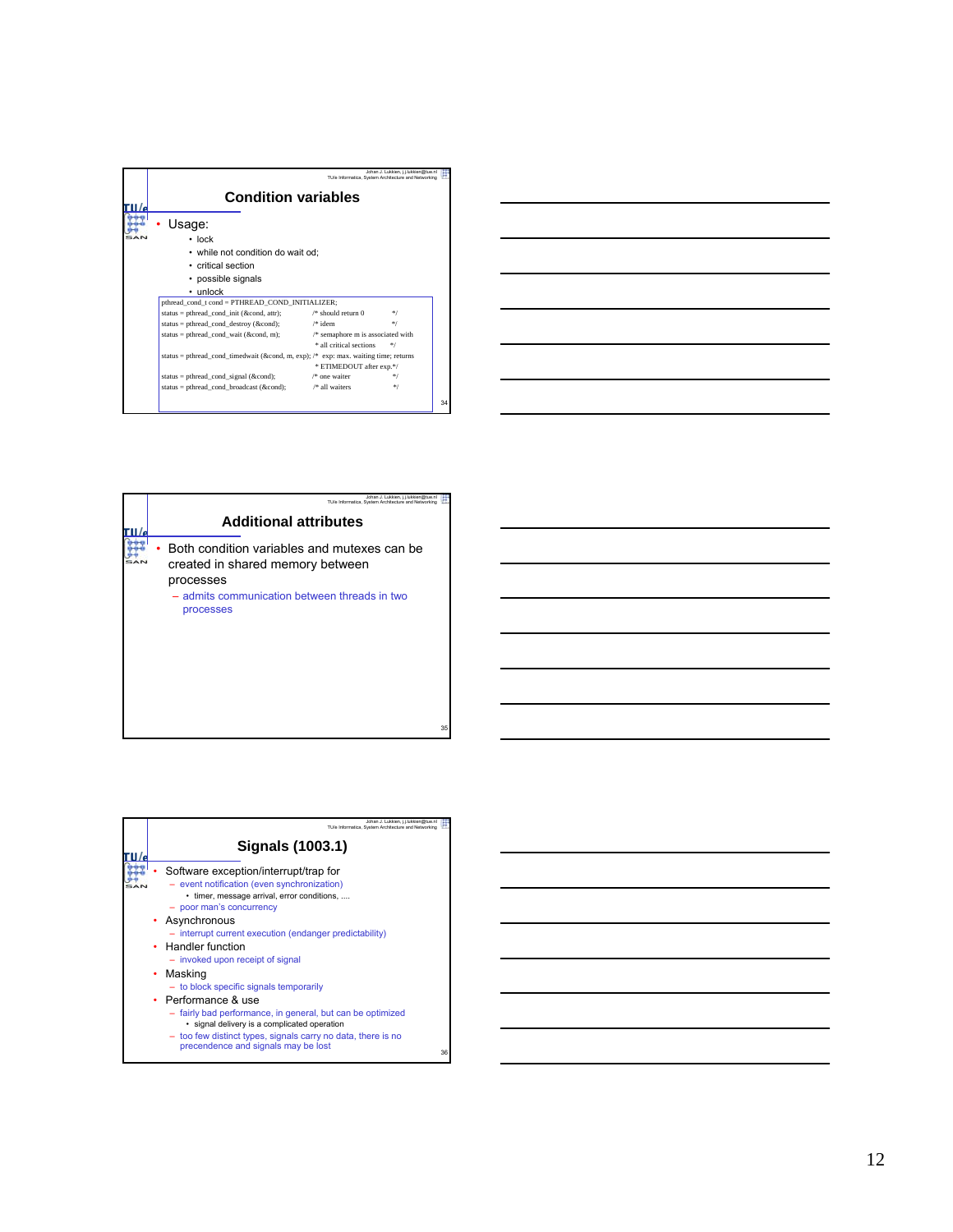

| Johan J. Lukkien, i.i.lukkien@tue<br>TU/e Informatica. System Architecture and Netv |
|-------------------------------------------------------------------------------------|
| Threads and signalling                                                              |
| • Signals are process-wide<br>- a 'kill' or 'stop' affects all threads              |
| • Signals can be masked, per thread                                                 |
| • It is undetermined which thread will receive a<br>signal                          |
| - When two threads wait on a signal, only one will<br>receive it                    |
| • Error signals go to the thread that caused it                                     |
| In general: avoid using signals and threads<br>together                             |

| Johan J. Lukkien, i.i.lukkien@tue.nl<br>TU/e Informatica, System Architecture and Networking                                                                     |
|------------------------------------------------------------------------------------------------------------------------------------------------------------------|
| <b>Contents</b>                                                                                                                                                  |
| OS architecture<br>Standardization: POSIX<br>٠<br>$-$ introduction<br>- processes & threads<br>- synchronization<br>$-$ timing & scheduling<br>- message passing |
| 39                                                                                                                                                               |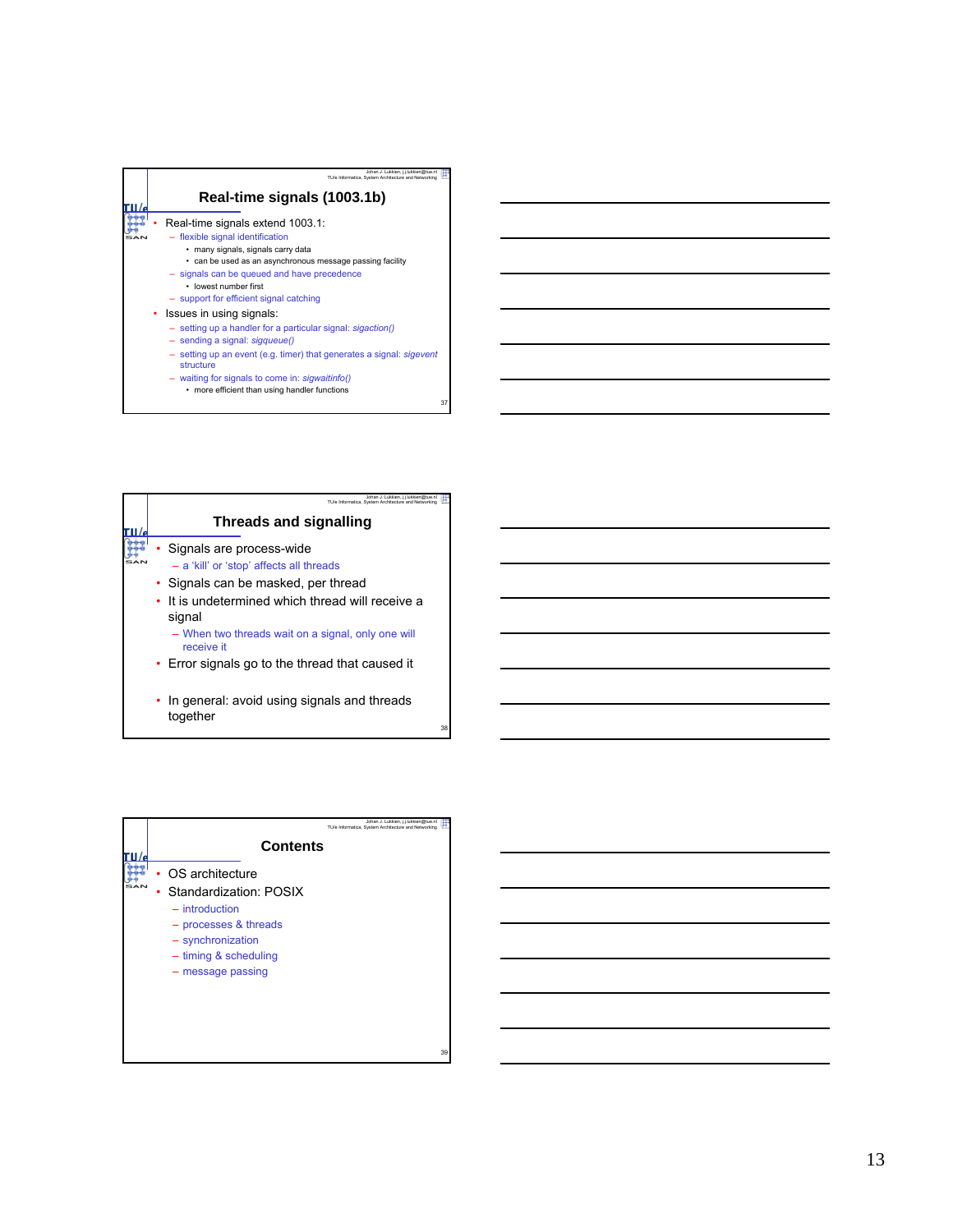

| Johan J. Lukkien, i.i.lukkien@tue.nl<br>TU/e Informatica. System Architecture and Networking                                                                                                                                                     |  |
|--------------------------------------------------------------------------------------------------------------------------------------------------------------------------------------------------------------------------------------------------|--|
| Scheduling                                                                                                                                                                                                                                       |  |
| Set and get scheduling parameters:<br>- priority<br>- discipline<br>• SCHED FIFO: run highest priority process until it blocks, gets<br>pre-empted or stops<br>• SCHED RR: run collection highest priority round robin<br>(timesliced)           |  |
| struct sched param {<br>int sched priority;<br>1:<br>struct sched_param sp;                                                                                                                                                                      |  |
| sp.sched priority = ;<br>status = sched setscheduler (procid, policy, $\&$ sp);<br>/* procid: id of process to set the scheduler for, e.g. myself: getpid()<br>* policy: SCHED FIFO, SCHED RR or SCHED OTHER */<br>$policy = schedule (procid);$ |  |

| Johan J. Lukkien, i.i.lukkien@tue.nl<br>TU/e Informatica. System Architecture and Networking                                                                                                                                                                                                                   |  |
|----------------------------------------------------------------------------------------------------------------------------------------------------------------------------------------------------------------------------------------------------------------------------------------------------------------|--|
| Finding out about scheduling                                                                                                                                                                                                                                                                                   |  |
| Each policy has a range of admitted priorities<br>A process can retrieve scheduling information about<br>other processes<br>Changing the priority will<br>$\bullet$<br>- always put a process at the end of its queue<br>- pre-empt the process immediately when a higher priority<br>process becomes eligible |  |
| $minpri = sched get priority min (policy);$<br>$maxpri = sched get priority max (policy);$                                                                                                                                                                                                                     |  |
| status = sched_getparam (procid, $&$ sp);<br>status = sched setparam (procid, $&$ sp);                                                                                                                                                                                                                         |  |
| sched yield(); $/*$ go to end-of-queue $*/$                                                                                                                                                                                                                                                                    |  |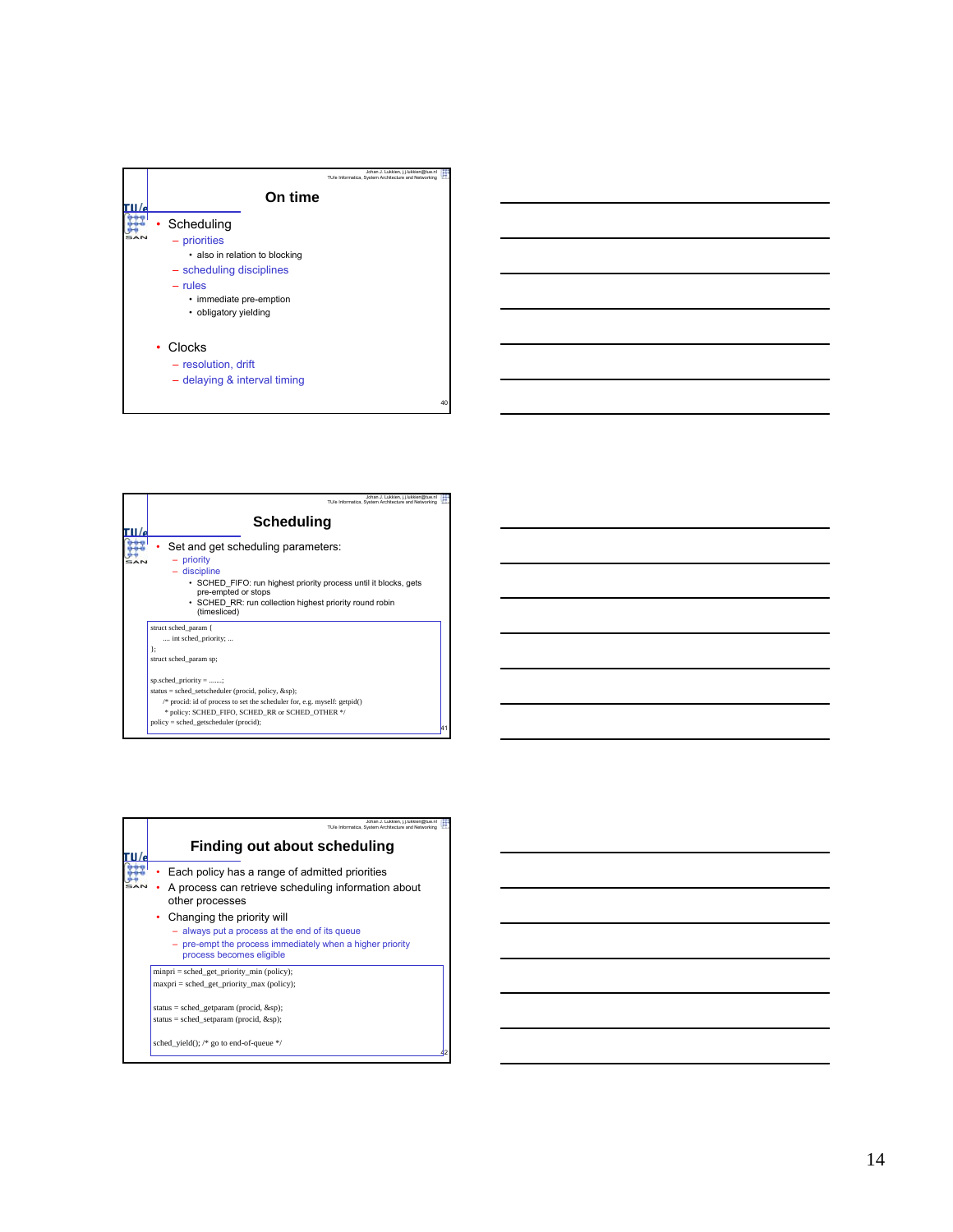

|  | Johan J. Lukkien, i.i.lukkien@tue.nl<br>TU/e Informatica. System Architecture and Networking                                                        |
|--|-----------------------------------------------------------------------------------------------------------------------------------------------------|
|  | <b>Clocks and timers</b>                                                                                                                            |
|  | "What, then, is time? If no one asks me, I know what<br>it is. If I wish to explain to him who asks me, I do not<br>know" (St.Augustine)            |
|  | Real-time is linear, transitive, irreflexive and dense<br>though discrete in computer systems                                                       |
|  | Measuring time:<br>- access directly the environments' time ("share it") or<br>approximate it with an internal clock                                |
|  | POSIX 1003.1b<br>- has clocks of type clockid t<br>at least one clock named CLOCK REALTIME<br>with minimal resolution 50Hz (actual: clock getres()) |



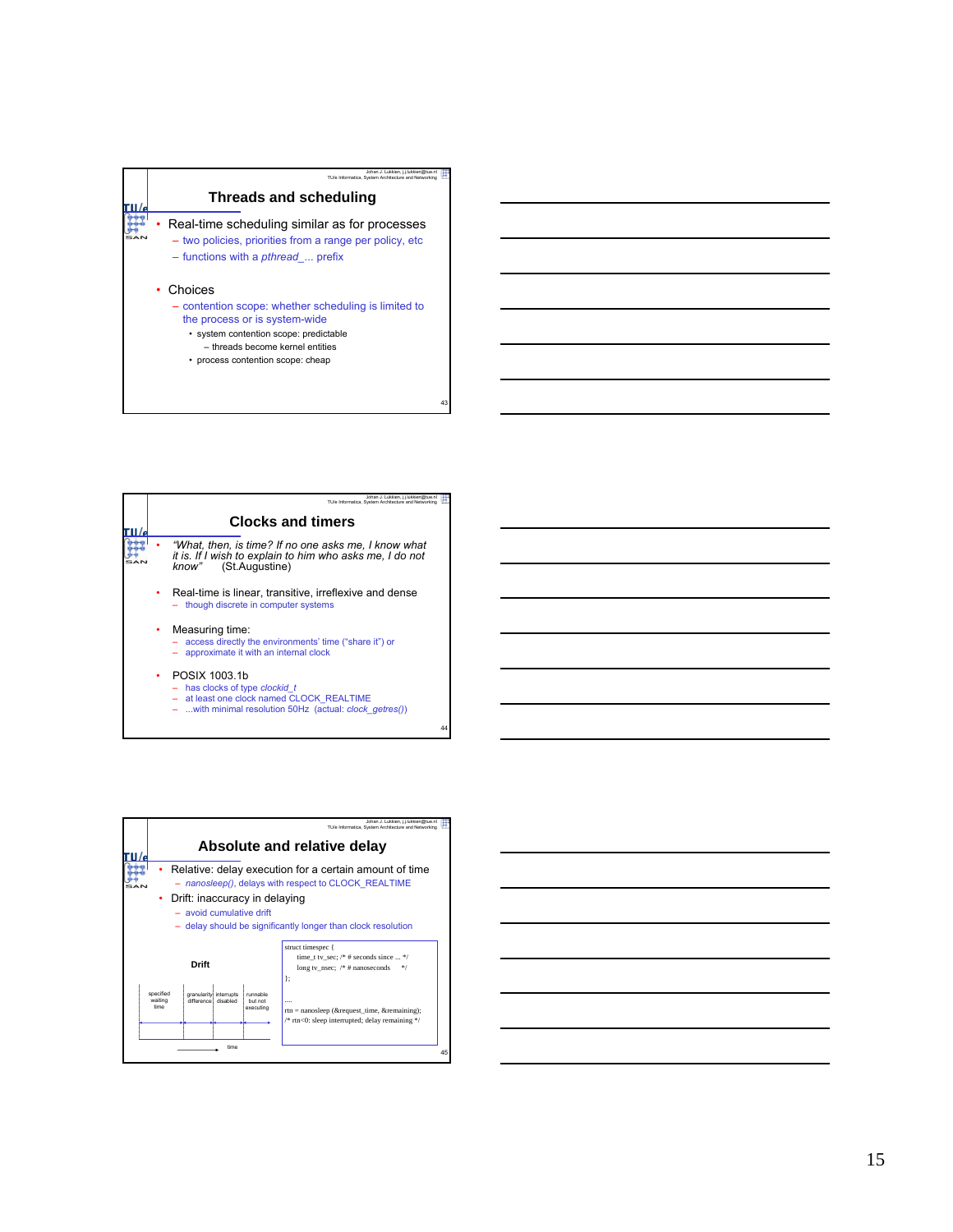

| POSIX 1003b timers                                                         |
|----------------------------------------------------------------------------|
| struct itimerspec {                                                        |
| struct timespec it value; $/*$ interpreted by timer settime() $*/$         |
| struct timespec it interval; /* interval for repetition, 0: once */        |
| 1:                                                                         |
| rtn = timer create (CLOCK REALTIME, & event description, & my timer);      |
| /* 2 <sup>nd</sup> argument NULL: SIGALRM is delivered */                  |
| rtn = timer settime (my timer, TIMER ABSTIME, &new, &old);                 |
| /* 2 <sup>nd</sup> argument: flag, determines absolute or relative time */ |
| $rtn = timer\_gettime$ (my_timer, &time_remaining);                        |
| rtn = timer getoverrun (my timer); $/*$ # missed signals */                |

|  | Johan J. Lukkien, j.j.lukkien@tue.nl<br>TU/e Informatica. System Architecture and Networking                                                                  |    |
|--|---------------------------------------------------------------------------------------------------------------------------------------------------------------|----|
|  | <b>Contents</b>                                                                                                                                               |    |
|  | OS architecture<br>• Standardization: POSIX<br>$-$ introduction<br>- processes & threads<br>- synchronization<br>$-$ timing & scheduling<br>- message passing |    |
|  |                                                                                                                                                               | 48 |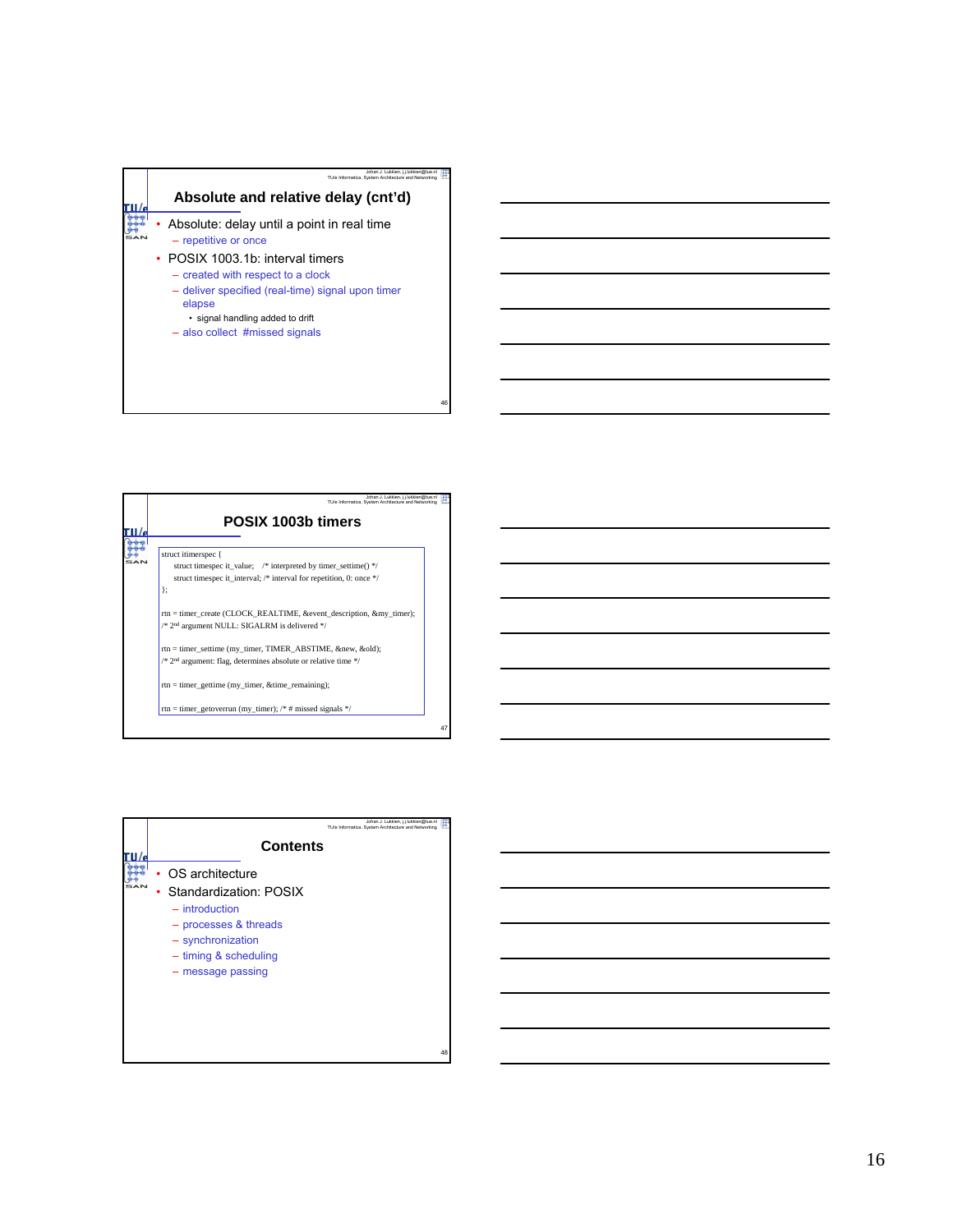

50

– send and receive operations are coupled

| Johan J. Lukkien, j.j.lukkien@tue.nl                 |
|------------------------------------------------------|
| TU/e Informatica. System Architecture and Networking |
| Pipes & Fifo's (1003.1)                              |
| Pipe:                                                |
| - connected pair of file(-descriptor)s               |
| - created before creation of child process           |
| • first descriptor for reading                       |
| • second descriptior for writing                     |
| limited topology                                     |
| - buffered, one-directional streams                  |
| • no message structure imposed                       |
| - kernel entity with limitations                     |
| • no discrimination in importance                    |
| • no control over (kernel) buffer                    |
| • no information on current state                    |
| · limited number available                           |

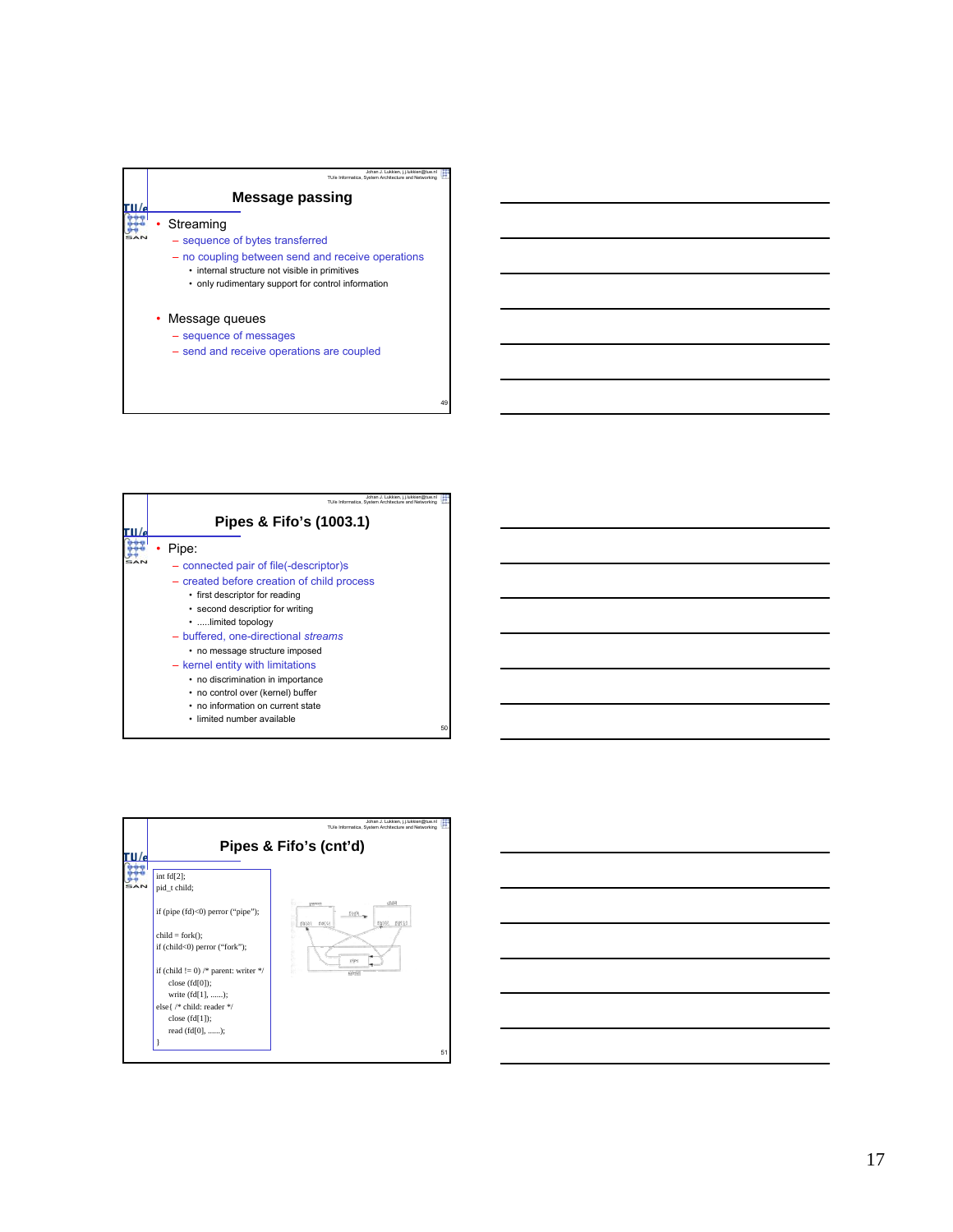| Johan J. Lukkien, j.j.lukkien@tue.nl<br>TU/e Informatica, System Architecture and Networking         |
|------------------------------------------------------------------------------------------------------|
| Pipes & Fifo's (cnt'd)                                                                               |
| Fifo ("named pipe"):                                                                                 |
| - same as a pipe, but connection setup via namespace<br>$(i.e., files \forall is the same function)$ |
| - create a unique name, e.g., "/tmp/fifo", using<br>• mkfifo ("/tmp/fifo", mode);                    |
| $-$ Now use "/tmp/fifo" as a file: <i>open(), read(), write()</i>                                    |
| - Behavior and limitations similar as pipes                                                          |
|                                                                                                      |
|                                                                                                      |
|                                                                                                      |
| 52                                                                                                   |

|                                                                                                                                                                 | Johan J. Lukkien, i.i.lukkien@tue.nl<br>TU/e Informatica. System Architecture and Networking                                                                                                                 |
|-----------------------------------------------------------------------------------------------------------------------------------------------------------------|--------------------------------------------------------------------------------------------------------------------------------------------------------------------------------------------------------------|
|                                                                                                                                                                 | Message queues (1003.1b)                                                                                                                                                                                     |
| A named priority queue of messages                                                                                                                              | - named: more general use than parent-child relationships<br>- <i>priority</i> : support discrimination based on importance<br>- messages: structure is maintained: a receive() is coupled                   |
| with a send()<br>• Fresh namespace<br>- for portability.<br>• start names with '/'<br>• do not use any<br>subsequent '/'<br>• Kernel entity<br>- data is copied | struct mq attr attr;<br>mqd_t mq;<br>attr.mq maxmsg = 100; attr.mq msgsize = $128$ ;<br>attr.mq $flags = 0$ ;<br>$mq = mq\_open("MyQ", how, mode, \&attr);$<br>if $(mq == (mqd t)-1)$ perror $("mq open")$ ; |
|                                                                                                                                                                 | /* how: e.g. O CREAT   O RDWR<br>* mode: e.g. S IRUSR   S IWUSR   S IXUSR<br>$\ast/$                                                                                                                         |

| Johan J. Lukkien, j.j.lukkien@tue.nl<br>TU/e Informatica. System Architecture and Networking                                                                                                                                                                                        |    |
|-------------------------------------------------------------------------------------------------------------------------------------------------------------------------------------------------------------------------------------------------------------------------------------|----|
| Message queues (cnt'd)                                                                                                                                                                                                                                                              |    |
| Manipulation through<br>- mg setattr(), mg getattr()<br>· queue size, message size - set upon creation only<br>• current number of messages, (un)blocking use of<br>communication functions<br>- mg close(), mg unlink()<br>• unlinking possible only after closing by all partners |    |
| Communication:<br>$-$ status = mg send(mg, "hello world", 12, prio)<br>• prio: between 0 and MQ PRIO MAX (≥ 32)<br>- nbytes = mg receive(mg, buf, maxsize, &prio)<br>• (oldest, highest prio) first                                                                                 | 54 |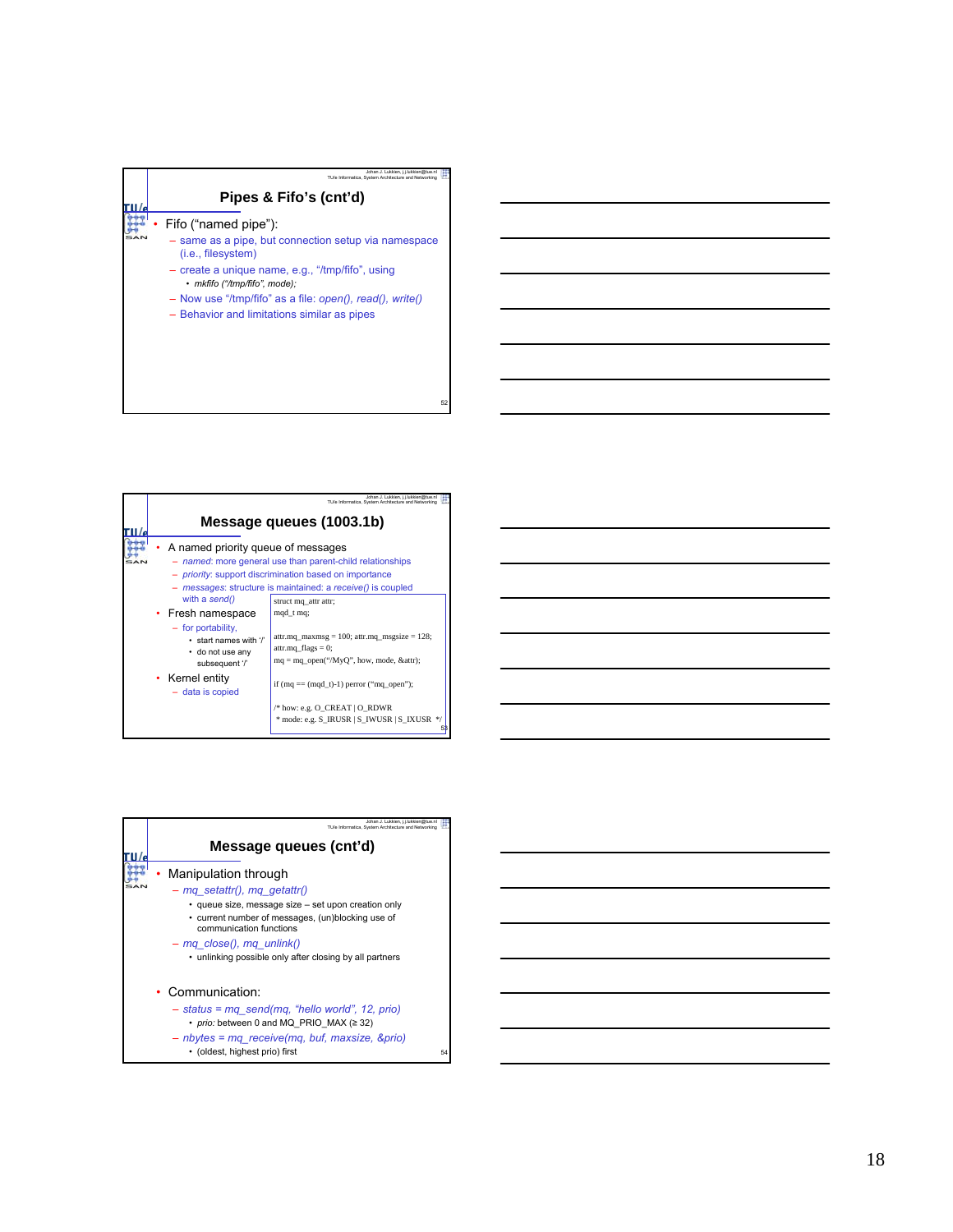| Johan J. Lukkien, i.i.lukkien@tue.nl<br>TU/e Informatica. System Architecture and Networking<br>Message queues (cnt'd)                                                              |    |
|-------------------------------------------------------------------------------------------------------------------------------------------------------------------------------------|----|
| Notification<br>- upon transition from empty to non-empty<br>-  of precisely one process<br>$-$ through a real-time signal                                                          |    |
| • Message queues may be clogging the system<br>$-$ be careful to <i>unlink()</i> , e.g., after starting your<br>system<br>- there are doubts on their usefulness because of<br>this |    |
| Good for use in a distributed environment                                                                                                                                           | 55 |

| Johan J. Lukkien. i.i.lukkien@tue.nl<br>TU/e Informatica. System Architecture and Networking                                                                                                                                                                                         |    |
|--------------------------------------------------------------------------------------------------------------------------------------------------------------------------------------------------------------------------------------------------------------------------------------|----|
| <b>Priority inversion and message</b>                                                                                                                                                                                                                                                |    |
| passing                                                                                                                                                                                                                                                                              |    |
| Programs can be written using just message passing<br>- modular, easier to distribute, less prone to errors                                                                                                                                                                          |    |
| Blocking on a resource is translated into<br>٠<br>- waiting until a message is accepted<br>- or until a message is received                                                                                                                                                          |    |
| • Priority inversion here possible as well<br>- inheritance: execute at highest priority of any waiter on<br>communication<br>- realization: attach this priority to messages<br>- needs support of kernel / message passing system to<br>actually set the priority - not in 1003.1b |    |
| Message queues don't have this<br>- but it is probably possible to implement it                                                                                                                                                                                                      | 56 |

| Johan J. Lukkien, i.i.lukkien@tue.nl<br>TU/e Informatica. System Architecture and Networking                                                                                                                                                                                                                                                    |    |
|-------------------------------------------------------------------------------------------------------------------------------------------------------------------------------------------------------------------------------------------------------------------------------------------------------------------------------------------------|----|
| <b>Exercises</b>                                                                                                                                                                                                                                                                                                                                |    |
| <b>P.1</b> Given is a collection of threads that modify<br>shared variable s through statements of the form<br>$s = s + F$                                                                                                                                                                                                                      |    |
| where $E$ is the outcome of an expression. It is given<br>that s is initially 0. The program must maintain: $s \ge 0$<br>a. Make a data structure containing both s and the<br>required variables for exclusion, and make<br>conditional critical sections for the above statements.<br><b>b.</b> Make a function to update s so that the above |    |
| statements can be replaced by a call to this function.                                                                                                                                                                                                                                                                                          |    |
| • P.2 Can you give an implementation of general<br>semaphores using condition variables?                                                                                                                                                                                                                                                        |    |
|                                                                                                                                                                                                                                                                                                                                                 | 57 |